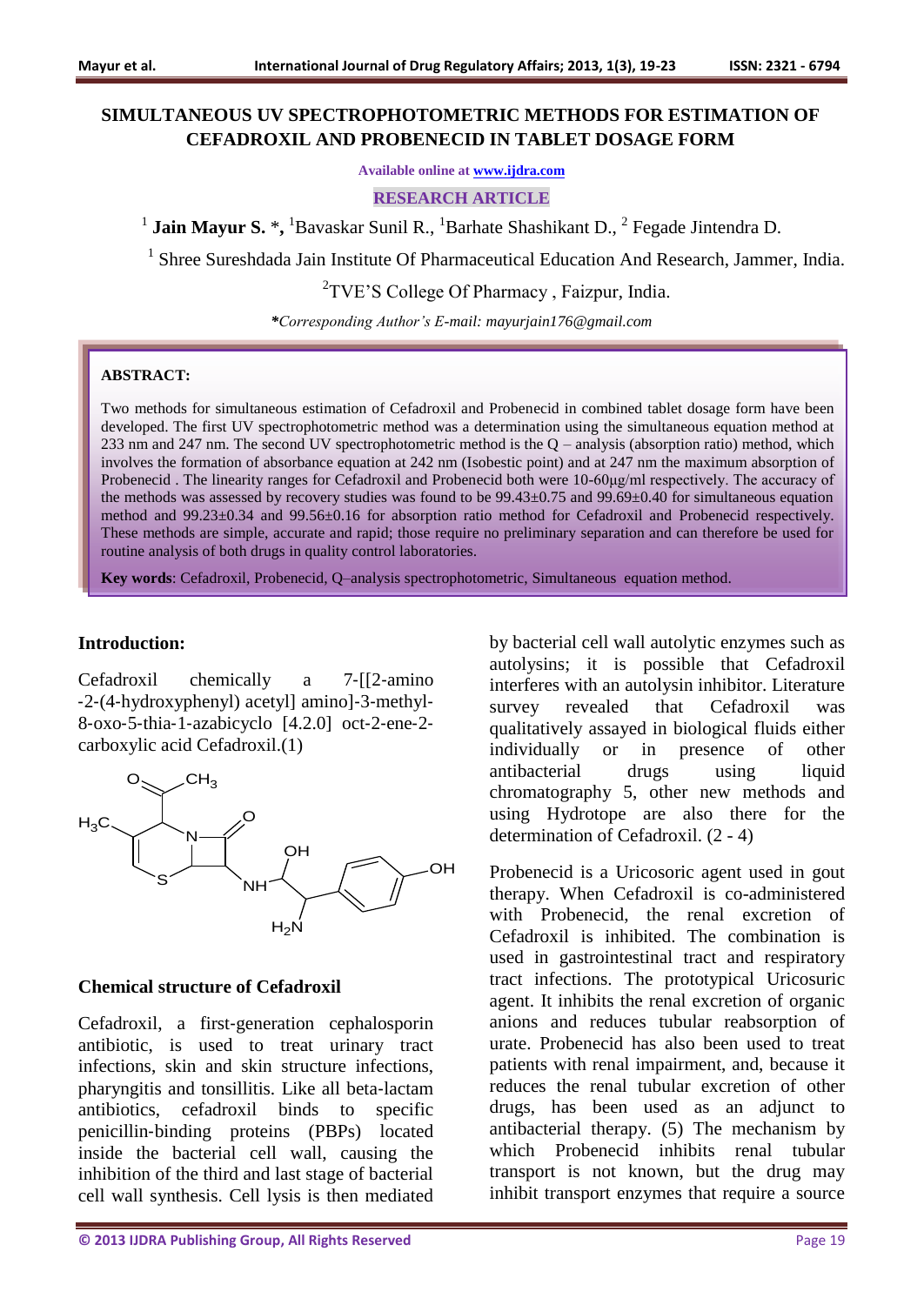of high energy phosphate bonds and/or non specifically interfere with substrate access to protein receptor sites on the kidney tubular.



Chemical structure of Probenecid

### **Materials and methods:**

Pharmaceutically pure samples of CEF and PROB were obtained as gifts from Curex Pharmaceuticals Industries Ltd Jalgaon. Methanol was used as solvent in the study. Double beam UV/Vis spectrophotometer Shimadzu model 1800 with a pair of 10mm matched quartz cells was used to measure absorbance of the resulting solution.

## **Preparation of standard stock solution:**

Accurately 10 mg each of CEF and PROB was weighed separately and transferred to two different 100ml volumetric flask .volume was made up to the mark with Methanol. The standard stock solutions (100μg/ml) were further diluted separately to obtain working standard of concentration 10μg/ml of CEF and PROB each.

## **Study of spectra and selection of wavelengths:**

Each working standard solution was scanned between the range 200-400 nm in 1 cm cell against blank. Maximum absorbing wavelength of CEF and PROB were selected from spectral data and isobestic wavelength selected from overlain spectra of zero order. The λ max for CEF, PROB and isobestic point was 233nm, 247nm and 242nm respectively.

## **Method I:**

In quantitative estimation of two components by simultaneous equation method, absorbances were measured at the maximum absorption wavelengths of two drugs. From the spectra of CEF and PROB absorbances were measured at selected wavelengths i.e.  $233nm$  ( $\lambda$ 1) and 247nm  $(\lambda 2)$  the maximum absorption of CEF and PROB respectively. The absorptivity coefficients of each drug at both wavelengths were determined. The concentration of each drug in laboratory mixture and tablet formulation was determined by substituting the absorbance and Absorptivity coefficient in the following sets of equations.

$$
60.23y_1 - 20.23y_2
$$
  
\n
$$
C_A = 20.23y_1 - 20.23y_2
$$
  
\n
$$
C_B = 20.23y_1 - 20.23y_2
$$
  
\n
$$
C_B = 20.23y_1 - 20.23y_2
$$

Where, A1 and A2 are absorbances of mixture at 208 nm and 237.5 nm respectively, ax1 and ax2 are absorptivities of CEF at  $λ1$  and  $λ2$ respectively and ay1 and ay2 are absorptivities of PROB at  $\lambda$ 1 and  $\lambda$ 2 respectively. Cx and Cy are concentrations of CEF and PROB respectively.

## **Method II:**

In Q analysis method the absorbances were measured at the isobestic point and maximum absorption wavelength of PROB. From overlain spectra of CEF and PROB (fig) absorbance were measured at the selected wavelengths i.e. 242nm (isobestic point) and at 247nm, the maximum absorption of PROB. The absorptivity coefficients of each drug at both wavelengths were determined. The concentration of each drug in laboratory mixture and tablet formulation was determined by substituting the absorbance and absorptivity coefficients in the following sets of equations.

$$
C_{A} = \frac{Q_M - Q_Y}{Q_X - Q_Y} \times \frac{A}{ax_1}
$$

$$
C_{B} = \frac{Q_M - Q_X}{Q_Y - Q_X} \times \frac{A}{ay_1}
$$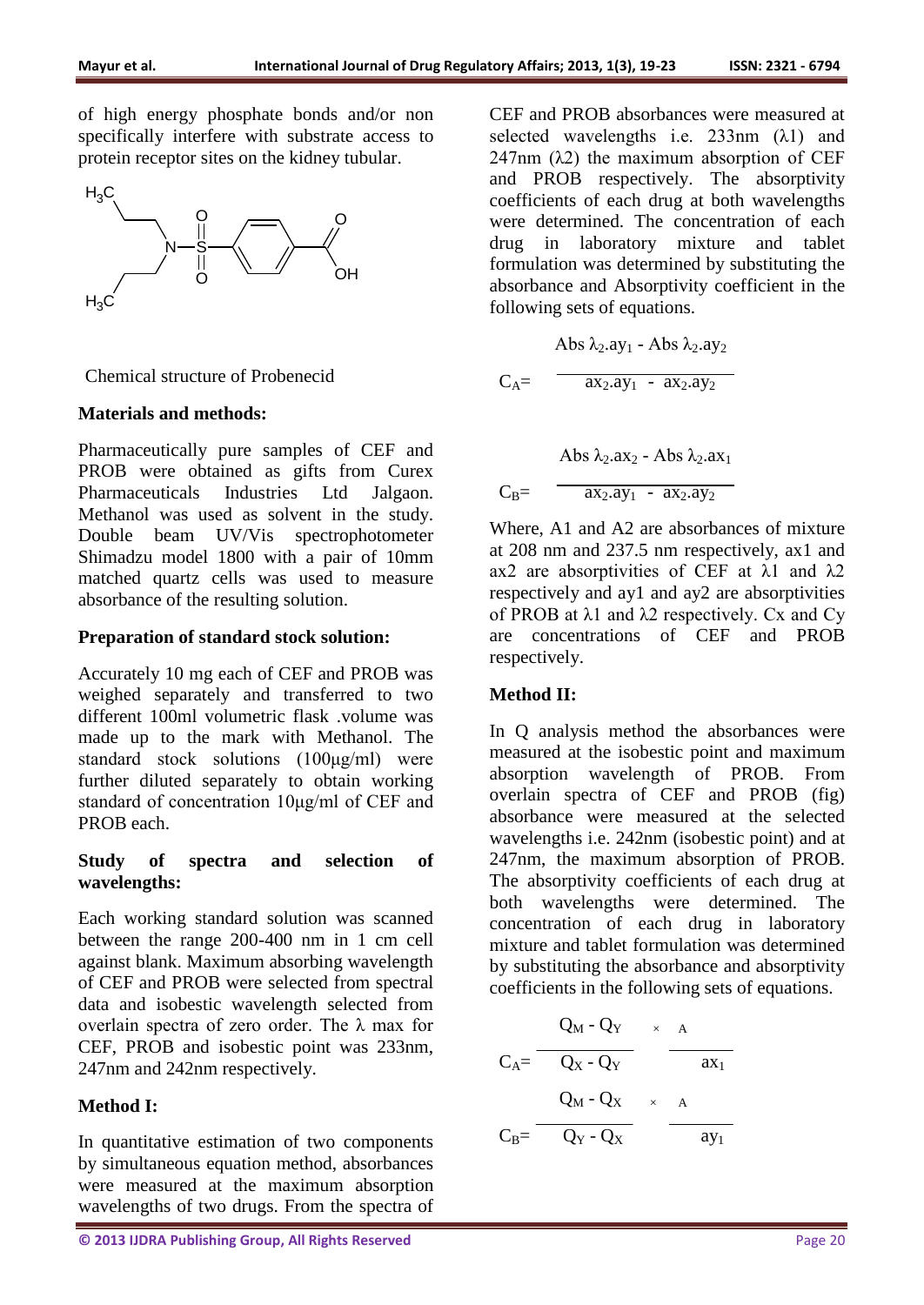## **Procedure for analysis of tablet formulation:**

Twenty tablets were accurately weighed and average weight was calculated. The tablets were

triturated to a fine powder. An accurately weighed quantity of powder equivalent to 250 mg

CEF and250 mg Probenecid was dissolved in 20 ml methanol and sonicated for 20 min and volume was made up to 100ml. The solution was filtered through Whatman filter paper No 41 and aliquot portion of filtrate was diluted to produce solution having concentration of 10μ/ml of CEF and 10μ/ml of PROB. The absorbance of sample solution was measured at selected wavelengths and the concentrations of the two drugs were estimated using simultaneous equation method and absorbance ratio method. The analysis procedure was repeated six times and the results are depicted in Table 1.

## **Validation:**

The methods were validated with respect to linearity, limit of detection (LOD), limit of

quantification (LOQ), precision, accuracy and ruggedness. To study accuracy of the developed methods, recovery studies were carried out using standard addition method at three different levels. Percent recovery and low relative standard deviation for six replicates of sample solution was less than 2%, which met the acceptance criteria established for spectrophotometric methods. Ruggedness of the proposed method was determined by analysis of sample solution prepared by proposed methods between different days. The percent relative standard deviation was found to be less than 2% showed ruggedness of the spectrophotometric methods. The results obtained are summarized in Tables.

|         |  |  |  |  | Table 1 Linear regression analysis of calibration curves with their respective absorptivity |
|---------|--|--|--|--|---------------------------------------------------------------------------------------------|
| values: |  |  |  |  |                                                                                             |

| <b>Parameter</b>              |            | <b>Method First</b>       | <b>Method Second</b> |             |  |
|-------------------------------|------------|---------------------------|----------------------|-------------|--|
|                               | <b>CEF</b> | <b>PROB</b><br><b>CEF</b> |                      | <b>PROB</b> |  |
| Correlation coefficient $(r)$ | 0.9978     | 0.9921                    | 0.9959               | 0.9995      |  |
| Molar Absorptivity            | 1.2202     | 0.0752                    | 1.2202               | 0.0752      |  |
| $\int$ (lit/mole/cm)          |            |                           |                      |             |  |
| Slope                         | 0.0421     | 0.0327                    | 0.0293               | 0.0308      |  |
| Intercept                     | 0.0094     | 0.0165                    | 0.0016               | 0.0092      |  |

| <b>Table 2 Results of recovery studies</b> |  |  |  |  |  |  |
|--------------------------------------------|--|--|--|--|--|--|
|--------------------------------------------|--|--|--|--|--|--|

| <b>Level of</b><br>$\vert$ recovery % |            | <b>Amount of pure drug</b><br>added(mg) |            | <b>Simultaneous equation</b><br>method % recovery | Absorbance ratio<br>method<br>$%$ recovery |             |
|---------------------------------------|------------|-----------------------------------------|------------|---------------------------------------------------|--------------------------------------------|-------------|
|                                       | <b>CEF</b> | <b>PROB</b>                             | <b>CEF</b> | <b>PROB</b>                                       | <b>CEF</b>                                 | <b>PROB</b> |
| 80                                    | 200        | 200                                     | 99.44      | 99.72                                             | 99.40                                      | 99.67       |
| 100                                   | 250        | 250                                     | 99.35      | 99.65                                             | 99.23                                      | 99.89       |
| 120                                   | 300        | 300                                     | 99.50      | 99.72                                             | 99.89                                      | 99.56       |
| Mean % recovery                       |            |                                         | 99.43      | 99.69                                             | 99.23                                      | 99.56       |
| $\vert$ SD <sup>*</sup>               |            |                                         | 0.75       | 0.040                                             | 0.34                                       | 0.16        |
| $\overline{\Gamma} V^{**}$            |            |                                         | 0.75       | 0.040                                             | 0.034                                      | 0.016       |

 $*SD = Standard deviation ** CV = coefficient of variance$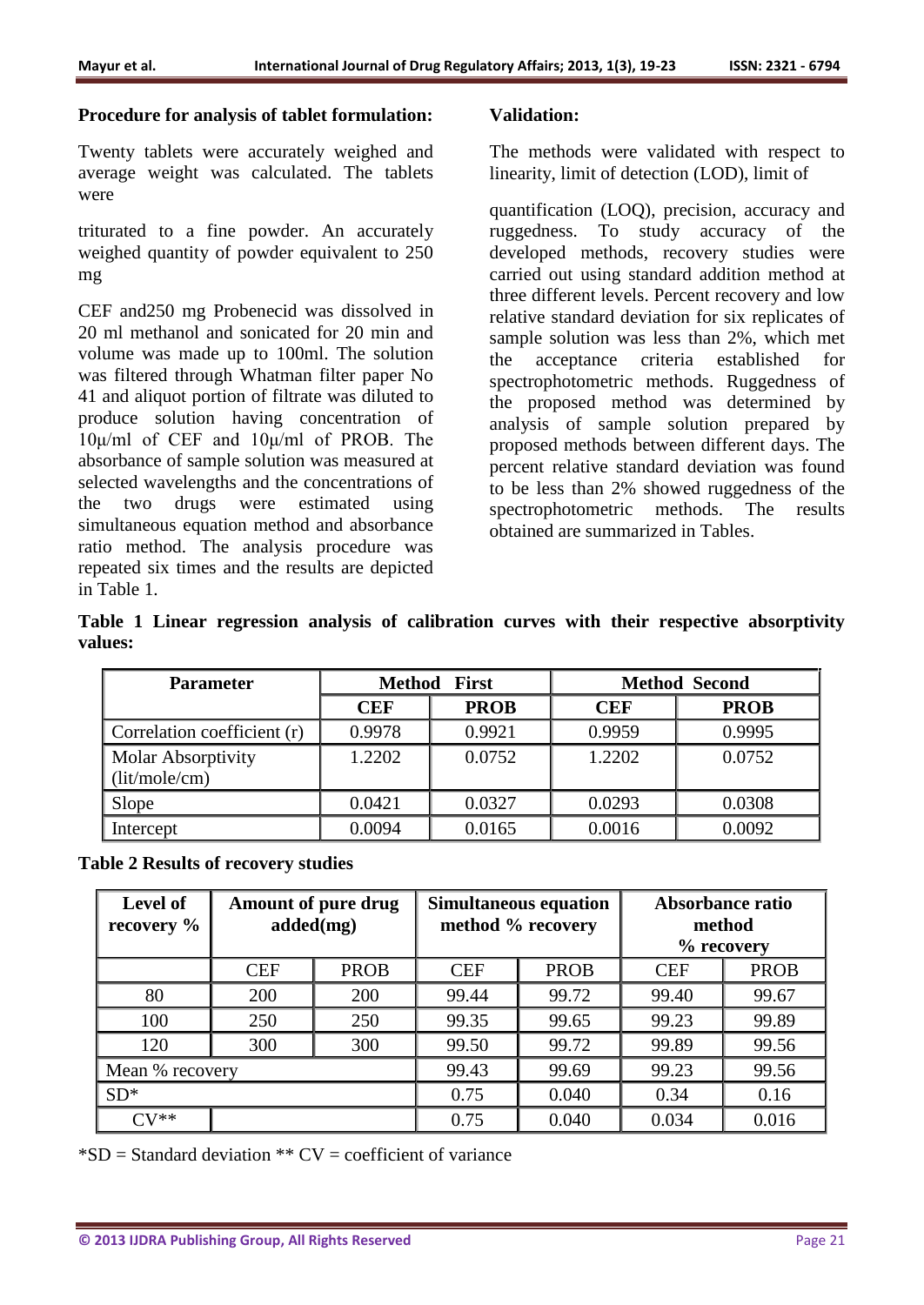## **Table 3 Results of analysis of tablet formulation:**

| Drugs | Simultaneous equation method<br>$% \pm SD(n=6)$ | Absorbance ratio method<br>% $\pm$ SD(n=6) |  |  |
|-------|-------------------------------------------------|--------------------------------------------|--|--|
| CEF   | $100.01 \pm 0.017$                              | $100.06 \pm 0.015$                         |  |  |
| PROB  | $100.02 \pm 0.088$                              | $100.02 \pm 0.012$                         |  |  |

## **Table 4 Results of intermediate precisions:**

| Day             |                 | <b>Method I</b>                    | <b>Method II</b>                   |                  |  |
|-----------------|-----------------|------------------------------------|------------------------------------|------------------|--|
|                 |                 | % Label claim estimated            | % Label claim estimated            |                  |  |
|                 |                 | (Mean $\pm\%$ R.S.D <sup>*</sup> ) | (Mean $\pm\%$ R.S.D <sup>*</sup> ) |                  |  |
|                 | CEF             | <b>PROB</b>                        | <b>CEF</b>                         | <b>PROB</b>      |  |
| <b>Intraday</b> | $99.2 \pm 0.15$ | $99.5 \pm 0.15$                    | $99.5 \pm 0.16$                    | $99.67 \pm 0.12$ |  |
| <b>Interday</b> | $99.6 \pm 0.55$ | $99.9 \pm 0.40$                    | $99.3 \pm 0.015$                   | $99.43 \pm 0.14$ |  |

 $*R.S.D. = Relative standard deviation$ 

The overlain spectra of CEF and PROB exhibit λ max of 233 nm and 247nm for CEF and PROB respectively which are quite separated from each other. Additionally one is absorptive point was observed at 243 nm. This wavelength was selected for simultaneous estimation of CEF and PROB for Q value analysis and it is assumed to be sensitive wavelength. Standard calibration curves for CEF and PROB were linear with correlation coefficients (r) values in the range of  $0.9933 - 0.9956$  at all the selected wavelengths and the values were average of three readings with standard deviation in the range of  $0.16 - 0.34$ . The calibration curves were repeated three times in a day and the average % RSD was found to be 0.034 for CEF and 0.16 for PROB; similarly the method was repeated for three different days and average %

RSD was found to be 0.033 for CEF and 0.17 for PROB. The accuracy of the methods was confirmed by recovery studies from tablet at three different levels of standard additions; recovery in the range of 99.76 – 100% justifies the accuracy of method.

## **Conclusion:**

The proposed UV spectrophotometric methods are a simple, accurate, precise, rapid and economical for the simultaneous estimation of CEF and PROB in tablet dosage form. The proposed methods use inexpensive reagents, solvents and instruments that are available in laboratories. Hence, these methods can be conveniently adopted for the routine analysis in quality control laboratories.

## **Acknowledgements:**

Authors are thankful to the Curex Pharmacetical Jalgaon for giving gift samples of CEF and PROB respectively. Also thankful to Principal of shree sureshdada jain institute of pharmaceutical education and research, jmaner for performing experimental Work.

## **References:**

- 1. Cefadroxil. Drug Bank. [Internet] 2013 Feb [cited 2013 Oct 24]. Available from: www.drugbank.ca/drugs/DB01140
- 2. Shukla R, Patel A, Soni M, Modi V , Jaliwala Y. Quantitative spectrophotometric estimation of Cefadroxil using hydrotropic solubilization technique. *Asian journal of pharmaceutics*. 2008; 2:146-7.
- 3. Blanchin MD, Kok WT, Fabre H. New detection modes for the determination of cephalosporins and their decomposition products. *Chromatographia.* 1987 Dec; 24 (1):  $625 - 27.$
- 4. Badawy SS, Abdel‐Gawad FM, Ibrahim MM. Spectrophotometric Studies on Determination of Cefadroxil with Copper(II) and Vanadium(V) in Sulphuric Acid Medium. Anal. Lett. 1993 March; 26 (3): 487-97.
- 5. Butler D: Wartime tactic doubles power of scarce bird-flu drug. Nature. Pubmed. 2005 Nov 3; 438(7064): 6.